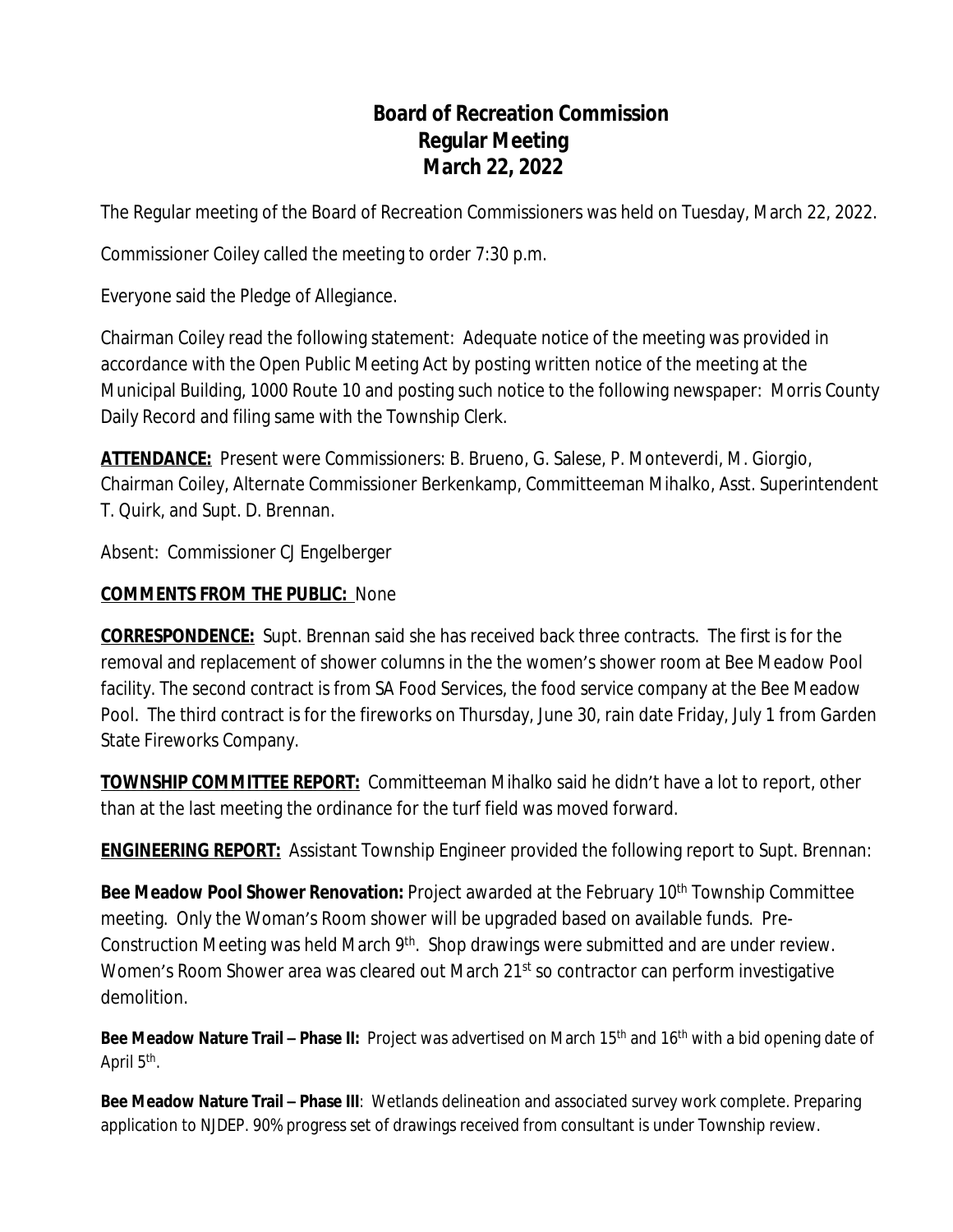**Bee Meadow Nature Trail – Phase IV**: Wetlands delineation and associated survey work complete. Preparing application to NJDEP. 90% progress set of drawings received from consultant is under Township review.

**Black Brook Park Multi-Purpose Field**: Flood Hazard Area Verification and LOI submitted to the NJDEP on October 12th. Received Flood Hazard Verification dated January 10, 2022. Still waiting on LOI approval.

**Malapardis Tennis Court Resurfacing**: Bid opening was December 14, 2021. No bids received. Need to reevaluate scope of work for re-bid.

**Bee Meadow Park turf Field:** Ordinance appropriating funding and Resolution authorizing consulting services adopted at the March 10<sup>th</sup> Township Committee meeting. Meeting needs to be scheduled with B.A. to discuss project bidding/award options.

At the conclusion of the Engineering report, a conversation followed regarding alternate options for resurfacing the Malapardis Tennis Courts.

**ASST. SUPERINTENDENT'S REPORT:** Asst. Supt. Quirk reported on the following:

**Basketball:** Both travel and recreation basketball are finished for the 2020 season. There was a tremendous amount of positive feedback from parents. We have invited the recipients of the Sportsmanship Award to be recognized by the Commissioners at the April 19<sup>th</sup> meeting. The Pat Sages Leadership award will also be presented to the recipient who showed leadership qualities throughout the season as well as coming up through the program. Their name will also be added to the plaque in the lobby of the Community Center.

**Bee Meadow Swim Team:** Currently there are 91 swimmers registered for try-outs. Asst. Supt. Quirk mentioned how successful the Zoom meetings have been for parent information meetings. He noted there were 21 parents logged into the meeting. When meetings are in person turnout is extremely low. Quirk suggested continuing parent meetings in the Zoom format. The official start of the season begins June 2 and runs through August 1.

**Spring Field Reports:** After talking with Department of Public Works (DPW) both yesterday and today, it appears the April 1<sup>st</sup> opening date will stand for opening fields. Supt. Quirk noted that he cannot get the AED's on the fields until the temperature remains above freezing.

Commissioner Brueno asked if the schedule for emptying the garbage and recycling bins can be changed to Fridays and Mondays as opposed to the current one-day schedule. Mr. Brueno finds the trash overflowing when he in the parks over the weekends.

**SUPERINTENDENT'S REPORT:** Supt. Brennan reported on the following:

**Easter Egg Hunt:** The Easter Egg hunt will be held at Malapardis Park on Saturday, April 9th from 1:00 p.m. – 3:00 p.m. In addition to the hunt there will be a "Bunny Beauty Parlor" where the children can get their noses and whiskers painted, as well as a carrot toss game. The event will not be rescheduled if it rains, but we will find a way to distribute the eggs.

**Summer Camps:** Supt. Brennan distributed hands outs for camp including the schedules and suggested fees.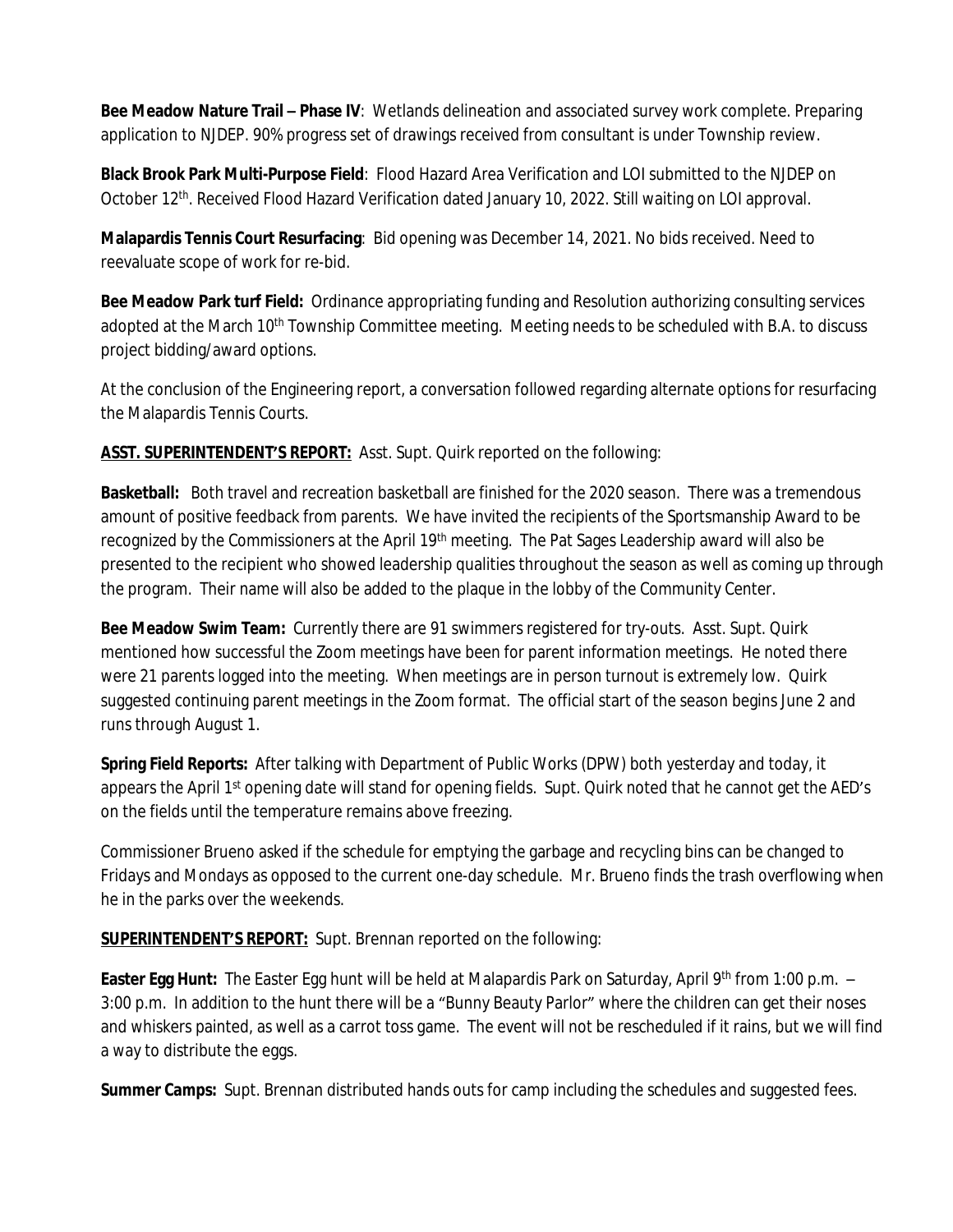Summer Plus is open to those in grades 1-6. The camp begins June 27 and runs through August 5. Since the camp will be held at Black Brook Park, the park will be closed to the public while the kids are there. There will be three 2-week session. Maximum participation is 60 per each session.

The Travelling Teens program is broken up in two 2-week sessions and is open to students entering grades 7-9.

Once rates are approved registration will go online. As with all Recreation programs, the fess are "break-even". While Recreation does not make money, we cannot lose money.

**Wildcats:** We are waiting on the coaches to finalize the schedules.

**A motion was made by Committeeman Mihalko to approve the fee schedule for Summer Plus, Travelling Teens, and Wildcats. Chairman Coiley seconded the motion, (with the exception of the second "L" in travelling.) All in favor, motion carried.**

**Summer Concerts:** Supt. Brennan announced this year we will have a concert at the Bee Meadow Pool. Parrot Beach will play on June 17 from 7:00 p.m. – 9:00 p.m. It will be open to pool members, their guests, and Hanover Township residents. The concession stand will be open that evening.

The remaining three concerts will include the B-Street Band on July 11<sup>th</sup>, Five Wheel Drive on July 18<sup>th</sup>, and the Kootz on July 25<sup>th</sup>.

**Bee Meadow Pool Report:** Supt. Brennan distributed a report showing the comparison (to date) for the last three years. Although down a bit from last year at this time, we are over the previous two years. The swipe cards have worked out well at the pool with the WIFI stick, and we will continue to use that system for check-in.

### **NEW BUSINESS:**

**Alcohol Consumption in the Parks:** Supt. Brennan explained that there have been requests for picnics and fundraisers that will allow alcohol consumption in the parks. The current Ordinance does not allow alcohol, however you can ask for a special permit. Quirk clarified that there are two different ordinances regarding alcohol consumption. The Alcohol Ordinance says the Township Committee has the right to approve the use, while the Parks Ordinance says the Recreation Commission makes the approval. Supt. Brennan and Asst. Supt. Quirk will work with Chief Loock to update the ordinances so they don't conflict. Tonight we need to decide whether to waive the ordinance for these permits while we work on updating the current ordinance. As with everything, the recommendation comes from the Recreation Commission to the Township Committee. Supt Brennan added the reason Chief Loock is involved is to set up security to prevent accidents. Quirk added that it should be taken into account that the Parks are Green Acres. Therefore, whatever we do for residents, the same will have to be done for all. Ultimately it was decided that Committeeman Mihalko will have the issue put on the Township Committee's agenda for discussion on Thursday.